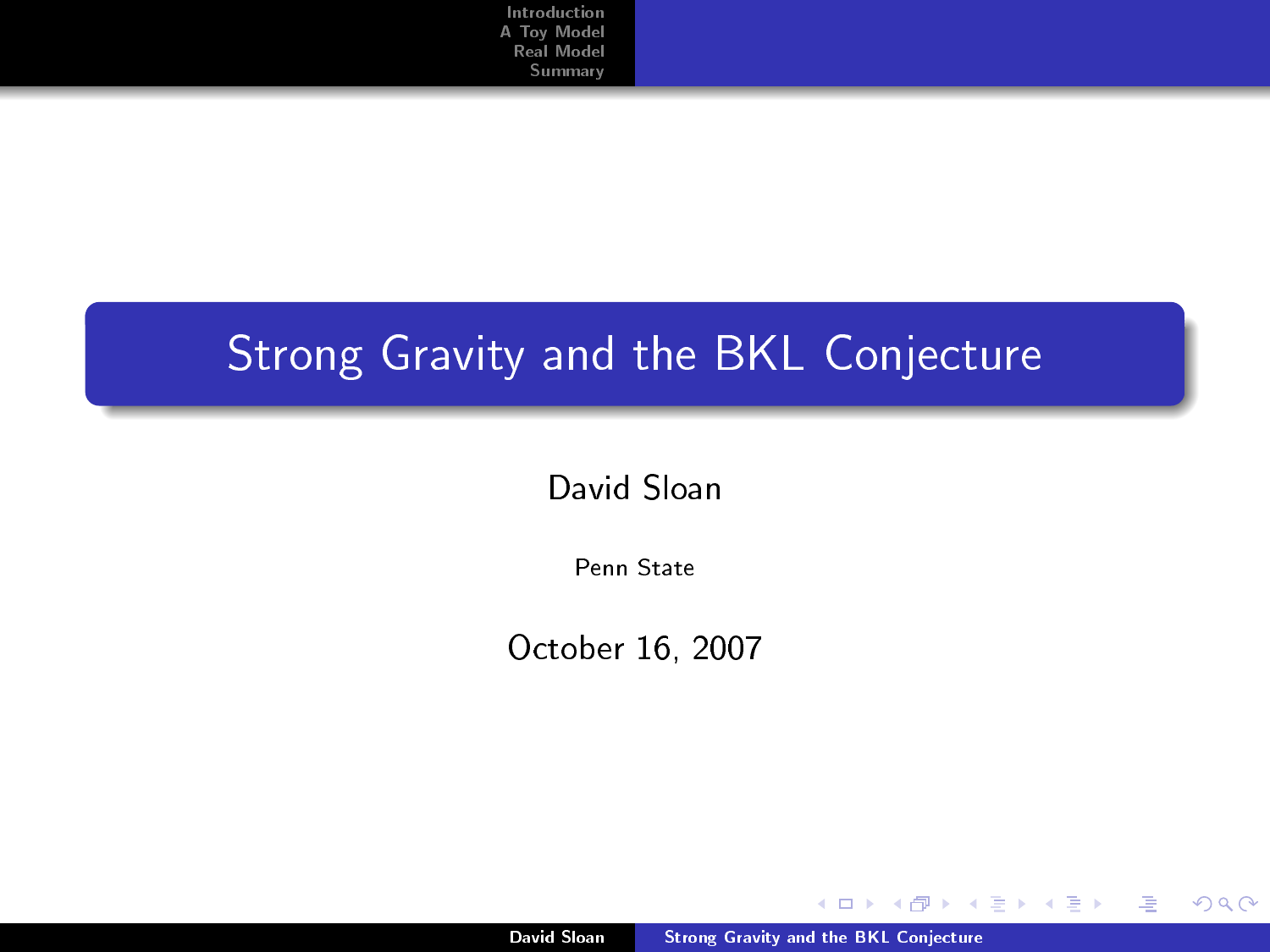[Outline](#page-1-0) [The BKL Conjecture](#page-2-0) [Ashtekar Variables](#page-3-0) [Kasner Singularity](#page-5-0)



- [Outline](#page-1-0)
- **[The BKL Conjecture](#page-2-0)**
- [Ashtekar Variables](#page-3-0)
- **•** [Kasner Singularity](#page-5-0)

### <sup>2</sup> [A Toy Model](#page-6-0)

- **[Strong Gravity](#page-6-0)**
- **[Constraints](#page-7-0)**
- **•** [Equations of Motion](#page-9-0)



- **[New Calculus](#page-11-0)**
- [Example](#page-12-0)
- **•** [Full Theory](#page-13-0)
- **[The BKL Reduction](#page-14-0)**

### <sup>4</sup> [Summary](#page-16-0)

- **[Conclusion](#page-16-0)**
- **•** [References](#page-17-0)

 $\leftarrow$ 

<span id="page-1-0"></span> $2Q$ 

Þ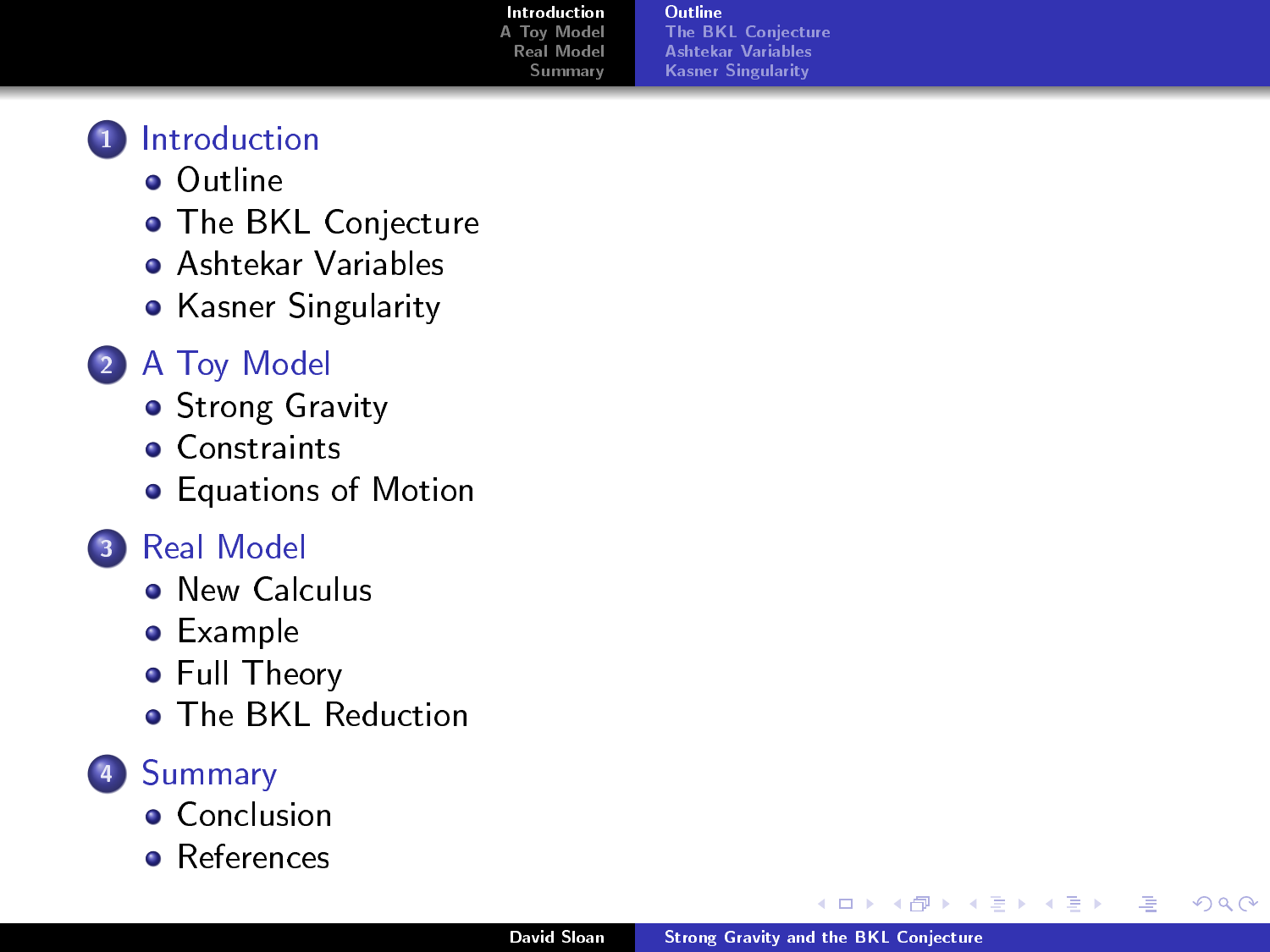**[Outline](#page-1-0)** [The BKL Conjecture](#page-2-0) [Ashtekar Variables](#page-3-0) [Kasner Singularity](#page-5-0)

### The Conjecture (Belinskii, Khalatnikov, Lifshitz) (1971)

Near to a singularity spatially separated points decouple, and the role of most forms of matter is negligible.

#### Problems

- Does not appear geometric
- Mathematical implications vague
- Only conjecture no analytic proof.

### Motivation for applying the BKL conjecture

- The Einstein field equations are hard to solve:
	- Similar to homogenous or isotropic cosmology attempt to solve the EFEs in a simple case
- Numerical evidence supports the BKL conjecture:
	- Recently a lot of numerical work has been done (Garfinkle, Uggla, Elst, Ellis, Wainwright, Curtis, Moncrief, Berger...) providing support for the BKL conjecture.

<span id="page-2-0"></span>4 m k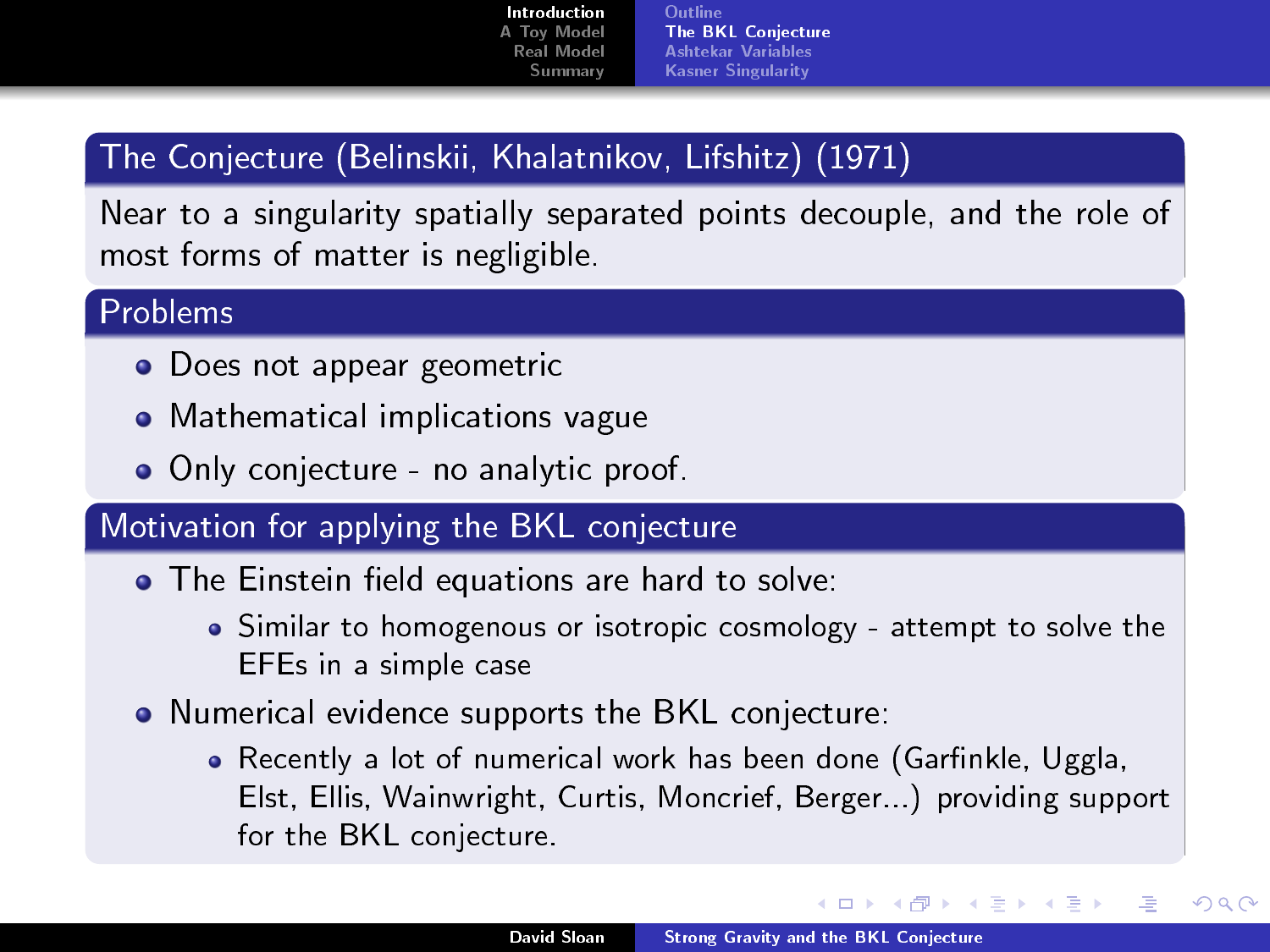[Outline](#page-1-0) [The BKL Conjecture](#page-2-0) [Ashtekar Variables](#page-3-0) [Kasner Singularity](#page-5-0)

### Why Ashtekar Variables

### Why Use Ashtekar Variables?

- **•** Simple formulation
- Basic Variables  $E_i^a, A_a^i$  no inverses.
	- ADM Variables need  $q^{ab}$  and  $q_{ab}$ . Not well defined at singularity.
- Candidate for quantum theory
- **•** Singularity Resolution

Our work is done in self dual variables - re-evaluation in real variables to come later.

### Singularity Resolution

- Aim is to resolve a large class of cosmological singularities.
- Similar position to first finding singularities
	- **•** First specific singularities found
	- Disagreement about how generic singularities are
	- **•** Singularity proven

<span id="page-3-0"></span>4日)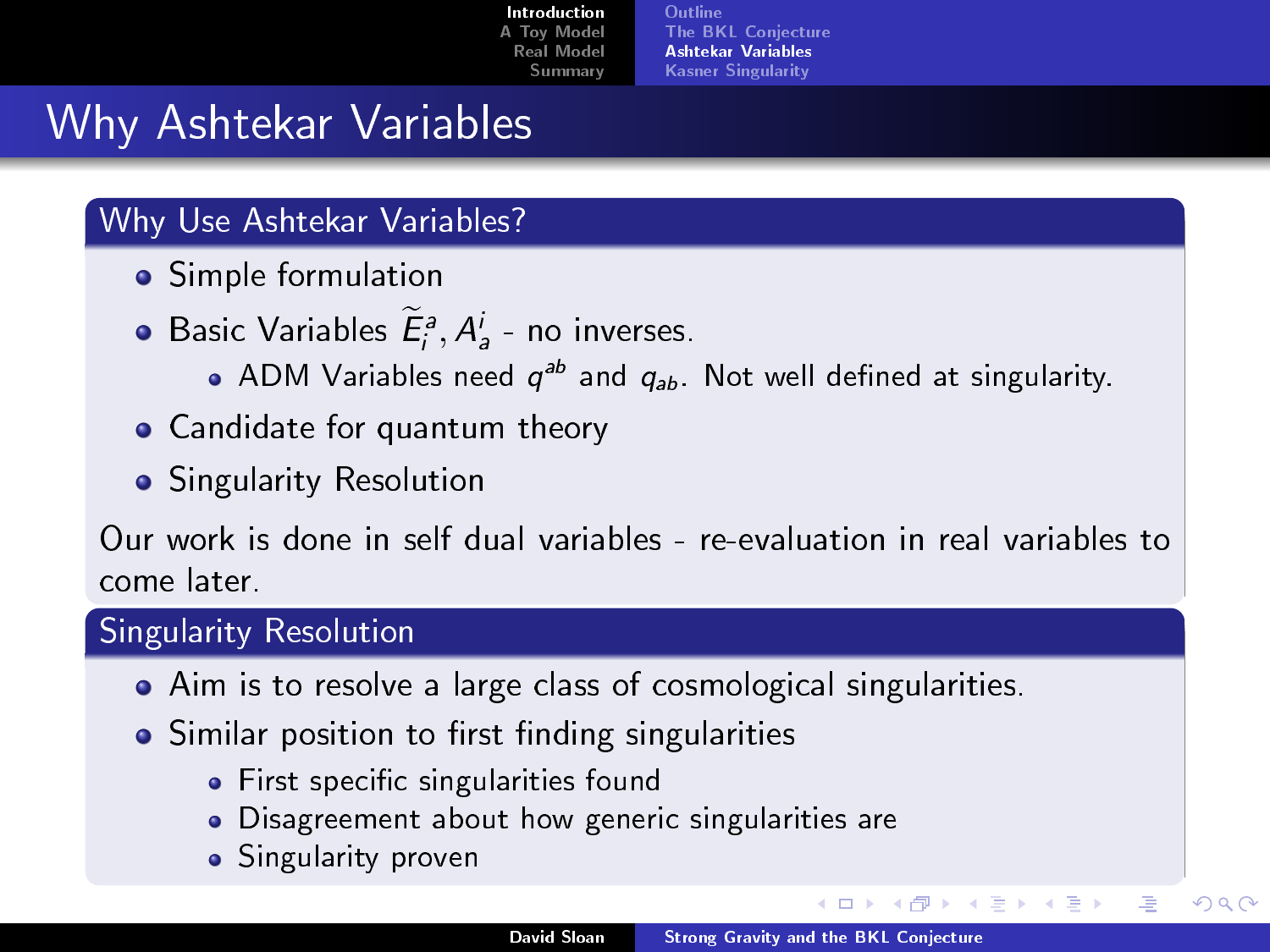[Introduction](#page-1-0) [A Toy Model](#page-6-0) [Real Model](#page-11-0) **[Summary](#page-16-0) [Outline](#page-1-0)** [The BKL Conjecture](#page-2-0) [Ashtekar Variables](#page-3-0) [Kasner Singularity](#page-5-0)

### Ashtekar Variables

#### A brief recap of Ashtekar variables with units

We work with a densitized triad  $\widetilde{E}$  and connection A. Early letters (a,b,c..) denote spatial indices, later (i,j,k...) internal.

$$
\widetilde{E}_i^a \widetilde{E}^{bi} = \sqrt{q} q^{ab} \tag{1}
$$

$$
A_a^i = \frac{1}{G}(\Gamma_a^i - iK_a^i) \tag{2}
$$

$$
\widetilde{E}_i^a K_b{}^i = qK^a{}_b \tag{3}
$$

$$
\{A_a{}^i(x), \widetilde{E}_j^b(y)\} = i\delta_a^b \delta_j^i \delta^3(x-y) \tag{4}
$$

$$
\widetilde{E}_i^a \sim q_{ab} \sim 1 \tag{5}
$$

$$
A_a{}^i \sim \frac{M}{LT} \tag{6}
$$

 $\leftarrow$   $\Box$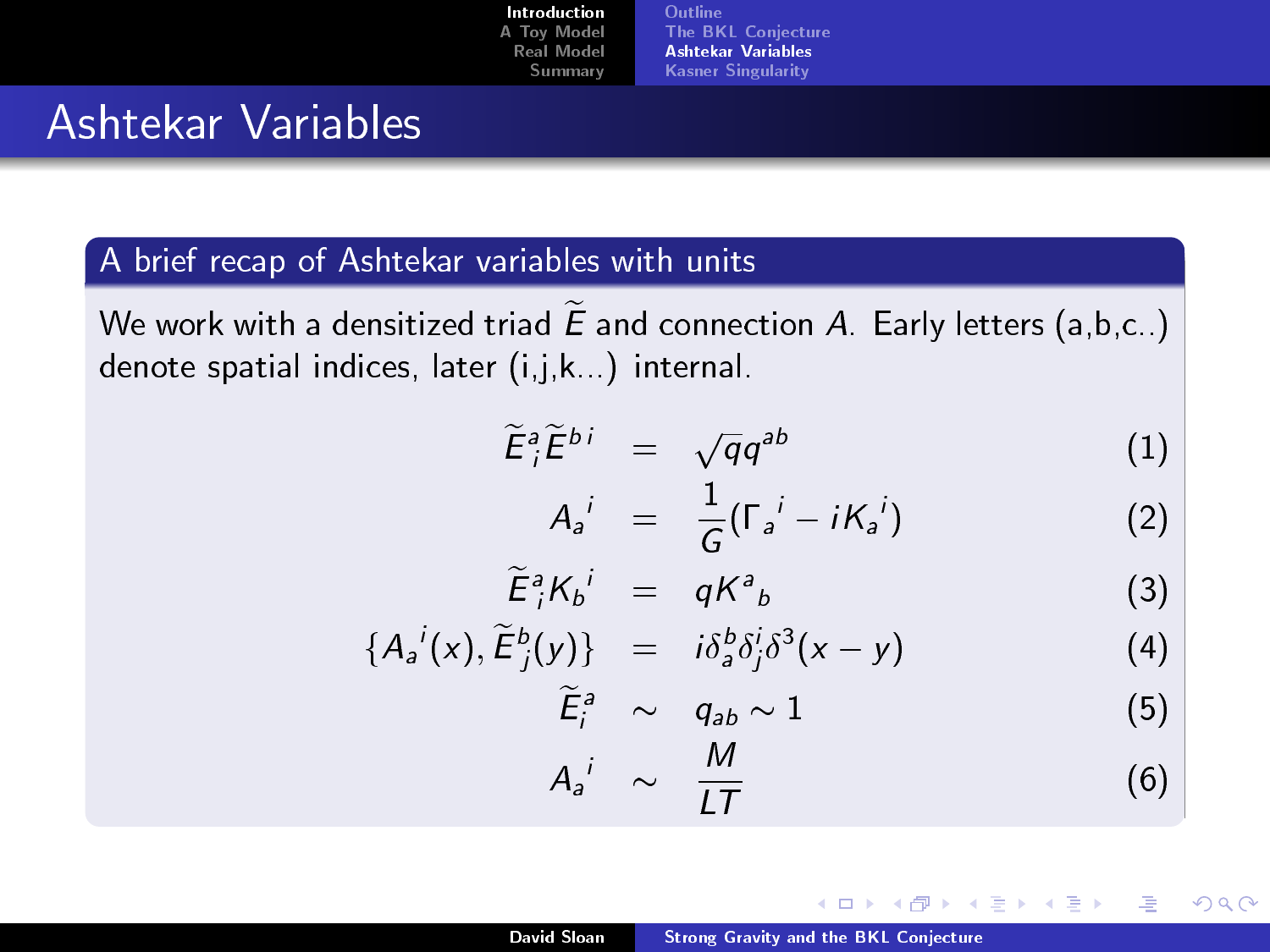| Introduction | 0  |
|--------------|----|
| A Toy Model  | т  |
| Real Model   | A  |
| Summary      | K. |

#### [Outline](#page-1-0) **BKL Conjecture** [Ashtekar Variables](#page-3-0) [Kasner Singularity](#page-5-0)

# The Kasner Singularity

### Bianchi I Solution

The Kasner space-time takes the form:

$$
ds^{2} = -d\tau^{2} + \tau^{2p_{1}}dx^{2} + \tau^{2p_{2}}dy^{2} + \tau^{2p_{3}}dz^{2}
$$
 (7)

$$
p_1 + p_2 + p_3 = 1 = p_1^2 + p_2^2 + p_3^2
$$
 (8)  

$$
p_i \in \mathbb{R}
$$
 (9)

- One degree of freedom
- **•** Homogeneous vacuum solution
- Unstable in perturbations
- Adding scalar field (stiff fluid) gives rise to a stable sector

 $\leftarrow$ 

<span id="page-5-0"></span> $2990$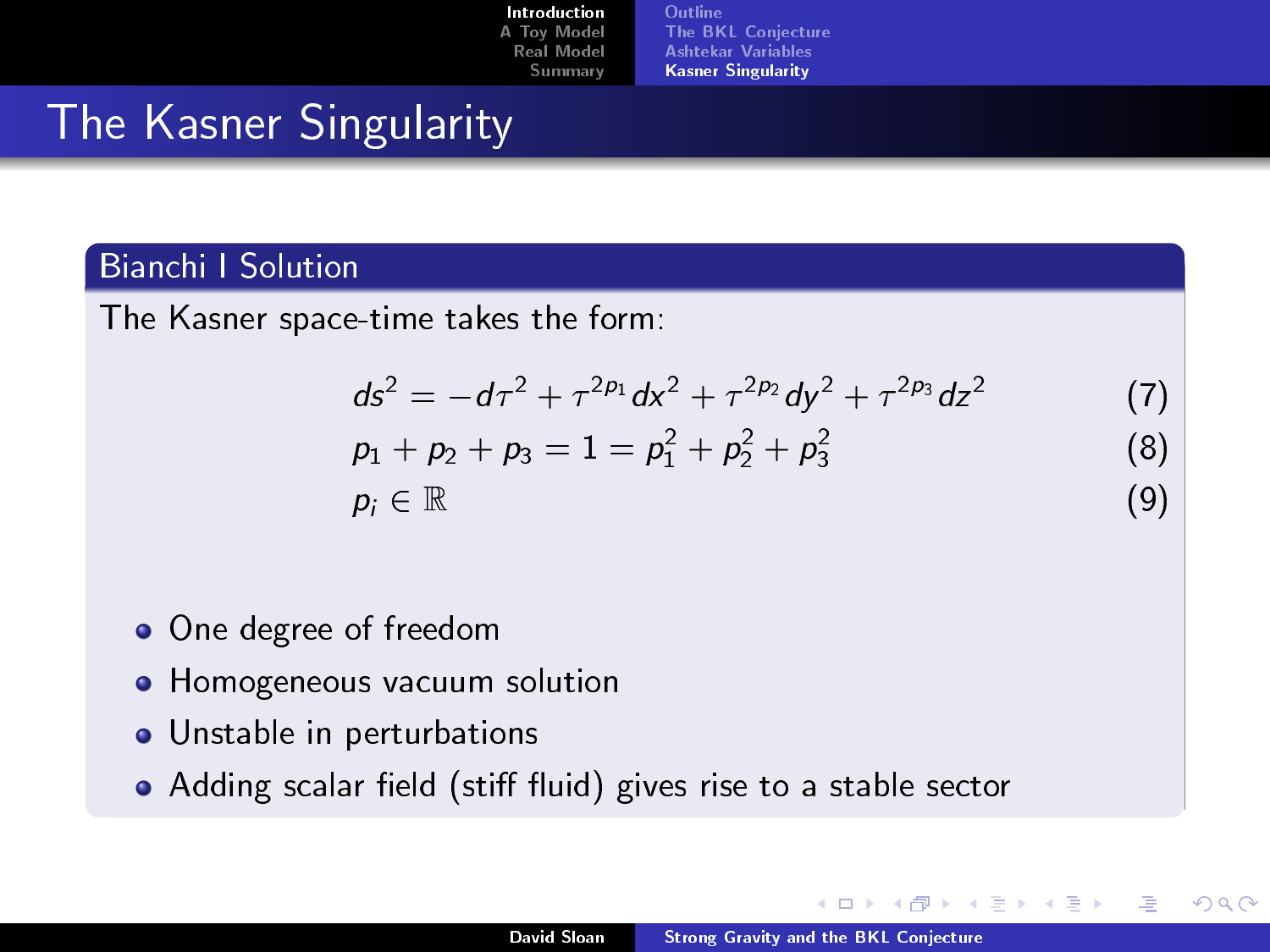[Strong Gravity](#page-6-0) [Constraints](#page-7-0) [Equations of Motion](#page-9-0)

# Strong Gravity as a Toy Model

#### The Strong Coupling Limit

We examine the limit  $\,G\to\infty$  whilst keeping  $\widetilde{E}_{i}^{\,s}$  and  $\,{\mathcal A}_{b}^{j}\,$  fixed.

Relationship with BKL Conjecture

Consider the derivative operator

$$
D_a h_i = \partial_a h_i + \frac{G}{c} \epsilon_{ij}^k A_a^j h_k \tag{10}
$$

<span id="page-6-0"></span>つひへ

- From this  $\partial_a \rightarrow 0$  is equivalent to  $G \rightarrow \infty$ .
- The strong coupling limit forms a toy model of the BKL conjecture we ignore spatial derivatives.
- Not the entire picture generally we see spatial derivatives suppressed rather than ignored.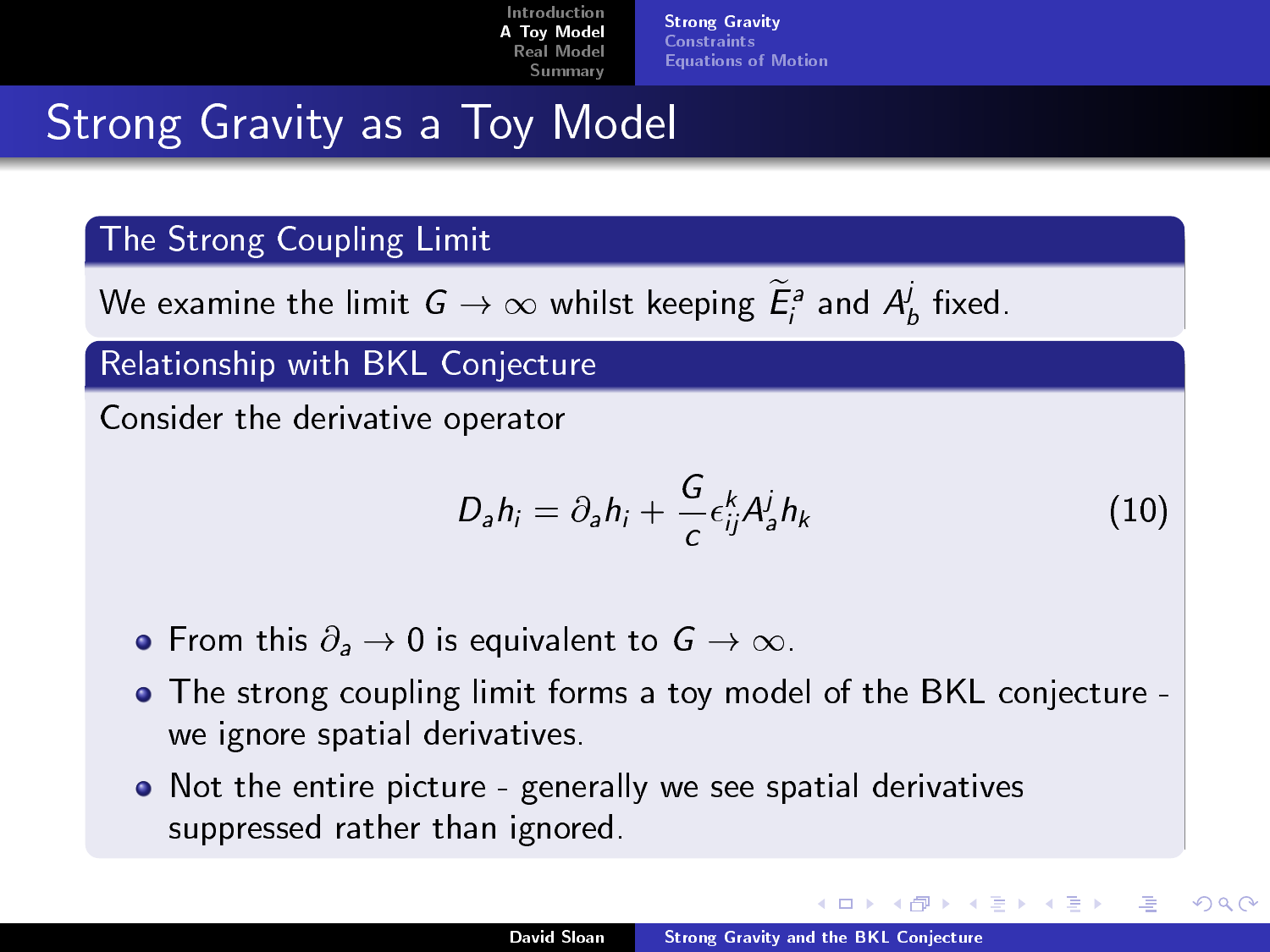[Strong Gravity](#page-6-0) [Constraints](#page-7-0) [Equations of Motion](#page-9-0)

# Constraints in Strong Gravity

### Full Constraints

$$
\widetilde{\widetilde{S}} = 2c \widetilde{E}_{i}^{a} \widetilde{E}_{j}^{b} \partial_{[a} A_{b]k} \epsilon^{ijk} + 2G \widetilde{E}_{i}^{a} \widetilde{E}_{j}^{b} A_{a}{}^{[i} A_{b}{}^{j]} \qquad (11)
$$

$$
V_a = c \widetilde{E}_i^b (2 \partial_{[a} A_{b]i} + G A_a^j A_b^k \epsilon^i_{jk})
$$
 (12)

$$
G_i = c \, \partial_a \widetilde{E}_i^a + G \epsilon_{ijk} A_a^j \widetilde{E}^{ak} \tag{13}
$$

### Reduced Constraints

 $\sim$ 

$$
\widetilde{\widetilde{S}} = 2G \widetilde{E}_i^a \widetilde{E}_j^b A_a^{[i} A_b^{j]} \tag{14}
$$

$$
V_a = G \widetilde{E}_i^b A_a^j A_b^k \epsilon^i_{jk} \tag{15}
$$

$$
G_i = G \epsilon_{ijk} A_a{}^j \widetilde{E}^{ak} \tag{16}
$$

4日下 4 间 × Ξ  $\leftarrow \equiv$ 

Ξ

<span id="page-7-0"></span> $2Q$ 

$$
\{\widetilde{S},V_a\}\cong 0 \qquad \{\widetilde{S},G_i\}\cong 0 \quad \{G_i,V_a\}\cong 0 \qquad (17)
$$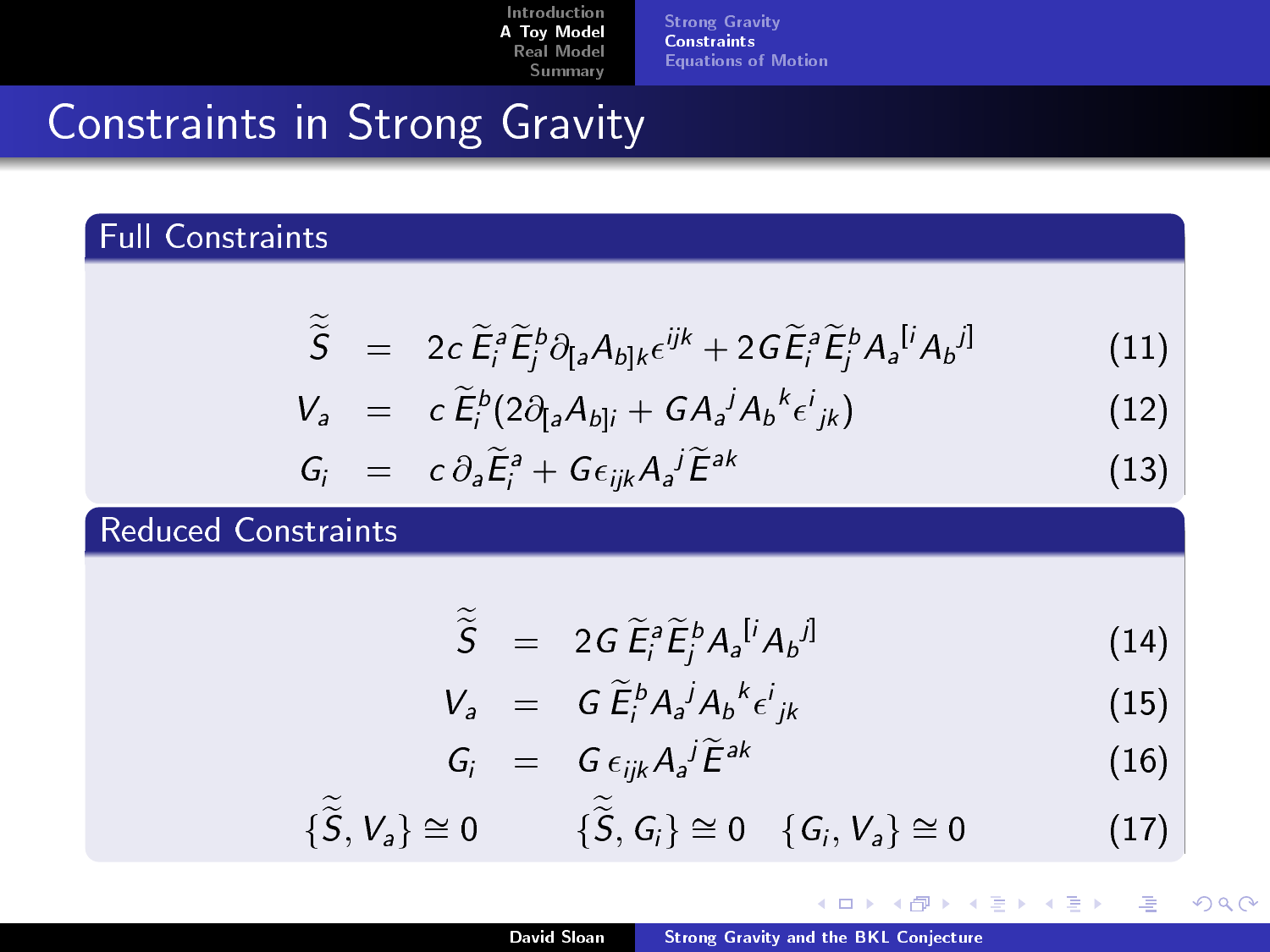[Strong Gravity](#page-6-0) **[Constraints](#page-7-0)** [Equations of Motion](#page-9-0)

## Simpler Variables

## New Variable  $\widetilde{M}_{i}^{j}$

We can introduce a new variable to simplify things:  $\widetilde{M}_{i}^{\; j}=\widetilde{E}_{i}^{\, a}A_{a}^{\; j}$ 

$$
\{\widetilde{M}_{i}^{j}(x),\widetilde{M}_{k}^{l}(y)\}=i(\widetilde{M}_{i}^{l}\delta_{k}^{j}+\widetilde{M}_{k}^{j}\delta_{i}^{l})\delta^{3}(x-y)\qquad \qquad (18)
$$

$$
\{\widetilde{E}_{k}^{a}(x),\widetilde{M}_{i}^{j}(y)\}=i\widetilde{E}_{i}^{a}\delta_{k}^{j}\delta^{3}(x-y)
$$
\n(19)

Constraints in terms of  $\widetilde{M}_{i}^{j}$ 

$$
\widetilde{\widetilde{S}} = G((\widetilde{M}_i^{\ i})^2 - \widetilde{M}_i^{\ j} \widetilde{M}_j^{\ i}) \qquad (20)
$$

$$
= G\left(\mathit{Tr}(\widetilde{M})^2 - \mathit{Tr}(\widetilde{M}^2)\right) \tag{21}
$$

$$
G_i = G \epsilon_{ijk} M^{kj} \tag{22}
$$

4日下

4 重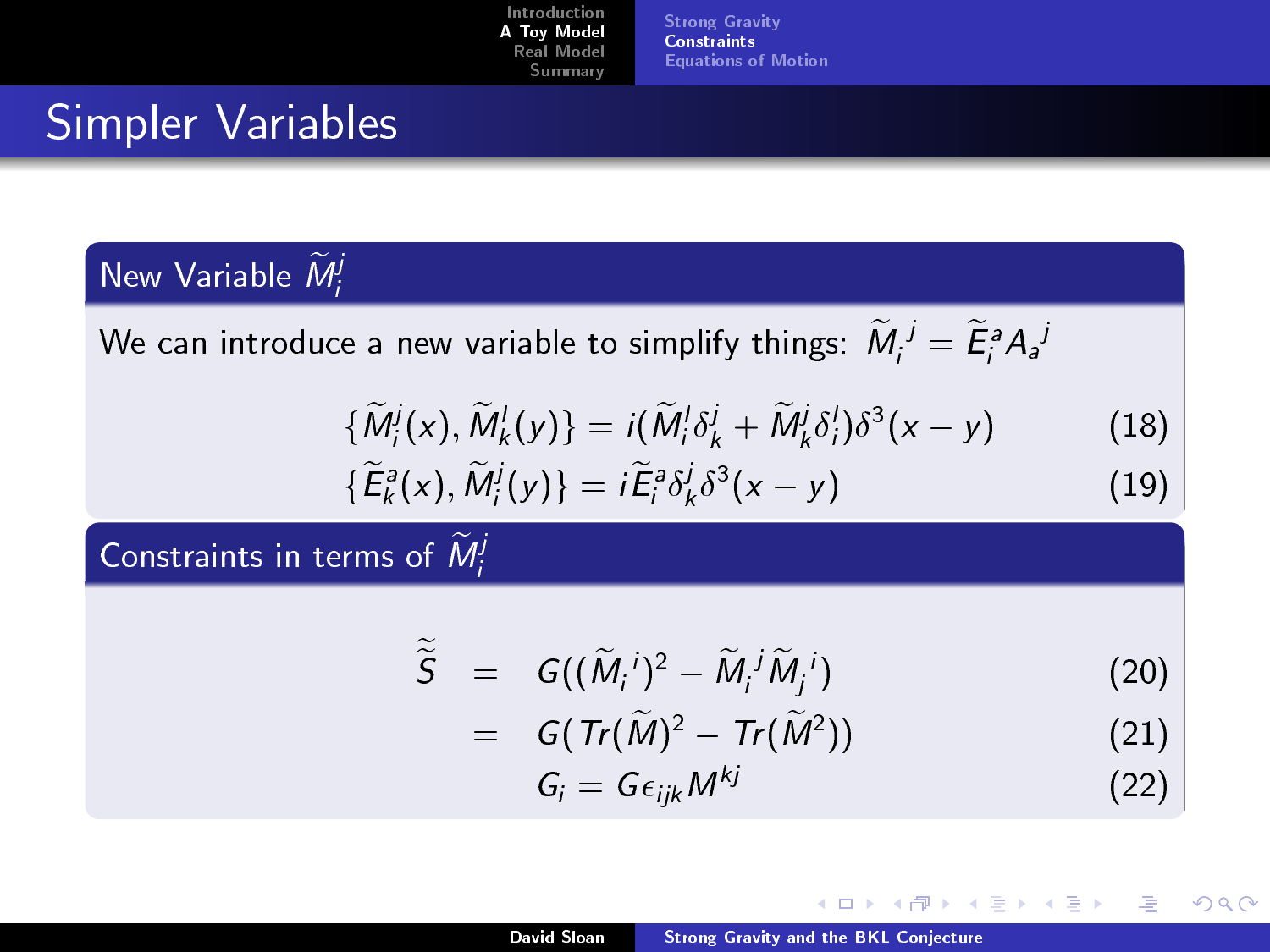[Strong Gravity](#page-6-0) [Constraints](#page-7-0) [Equations of Motion](#page-9-0)

# Equations of Motion

| Time Evolution of $\widetilde{M}_{i}^{j}$ and $\widetilde{E}_{i}^{a}$                                            |      |  |
|------------------------------------------------------------------------------------------------------------------|------|--|
| $\widetilde{E}^a_i = -i \underbar{N} (\widetilde{M}_k{}^k \delta_i{}^j - \widetilde{M}_i{}^j) \widetilde{E}_i^a$ | (23) |  |
| $\widetilde{M}_{i}^{j}=0$                                                                                        | (24) |  |
| Commutativity of Strong Limit and Equations of Motion                                                            |      |  |
| Large G limit<br><b>Full Constraint</b><br>Reduced Constraint                                                    |      |  |
| Equation of Motion<br>Equation of Motion                                                                         |      |  |
| Full Equation of Motion $\xrightarrow{\text{Large G limit}}$ Reduced Equation of Motion                          |      |  |

**K ロ ▶ K 伊 ▶** 

医蛋白 医唇尖

注

<span id="page-9-0"></span> $299$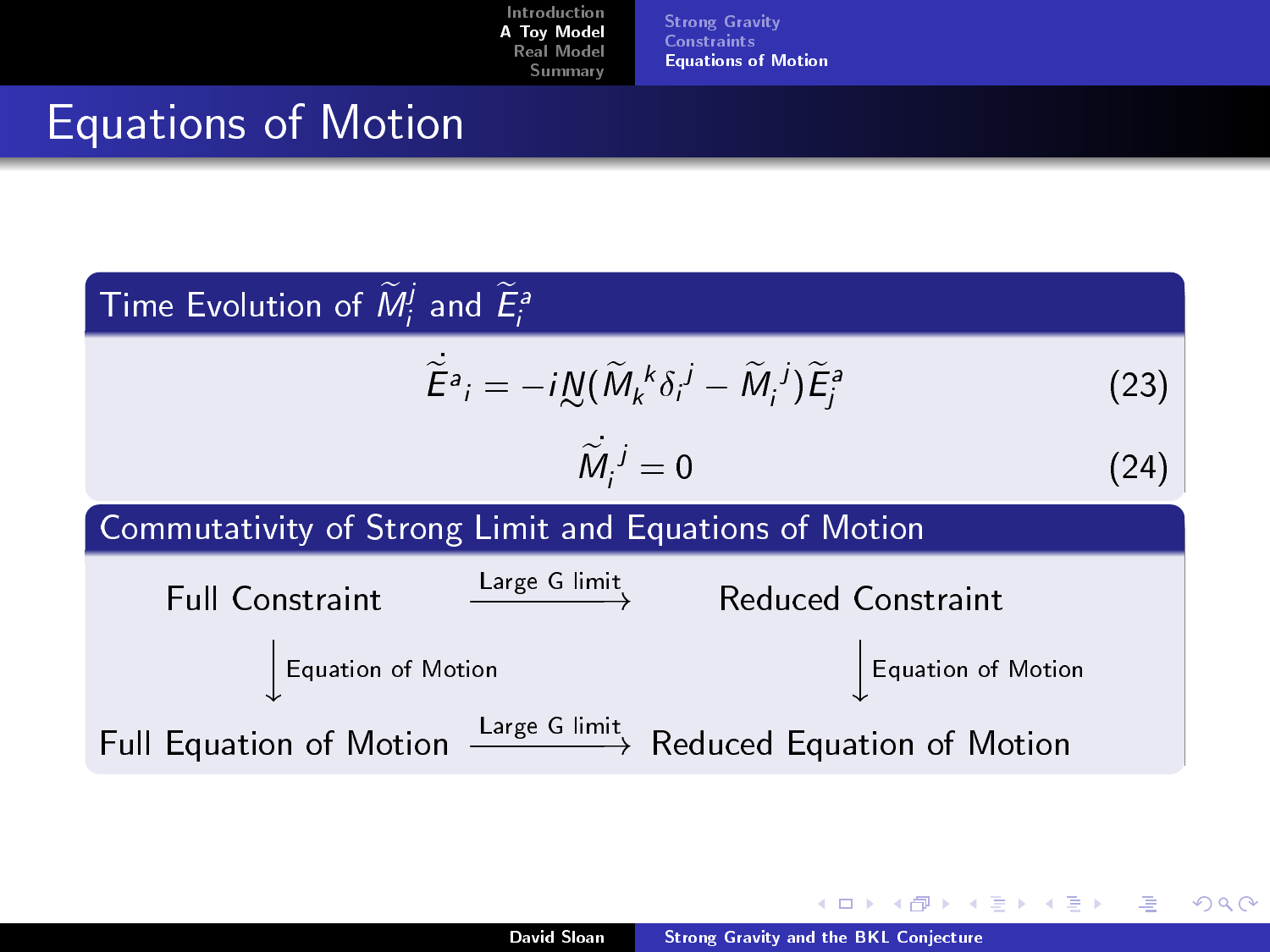[Strong Gravity](#page-6-0) **[Constraints](#page-7-0)** [Equations of Motion](#page-9-0)

### Equations of Motion

### Reality Conditions

$$
q \in \mathbb{R} \to q \in \mathbb{R} \to -i\widetilde{M} \in \mathbb{R} \tag{25}
$$

 $-iM$  is a symmetric (from Gauss Constraint) real matrix and is therefore diagonalizable in some basis of our internal space.

### Solutions

We can solve our simple diagonal equations in the lapse  $\mathcal{N}=1$  case:  $\tau$  simple diagonal equations in the lapse<br> $-2f_1$  ( $\sigma$   $E^1$  ) $2$  d $x^2 + \tau^{-2}f_2$  ( $\sigma$   $E^2$  ) $2$  d $y^2 + \tau^{-2}f_2$ 

$$
ds^{2} = -d\tau^{2} + \tau^{-2f_{1}}(^{o} \mathbf{E}^{1})^{2} dx^{2} + \tau^{-2f_{2}}(^{o} \mathbf{E}^{2})^{2} dy^{2} + \tau^{-2f_{3}}(^{o} \mathbf{E}^{3})^{2} dz^{2} (26)
$$

With scalar constraint implying

$$
\sum f_i = \sum f_i^2 = 1 \tag{27}
$$

nar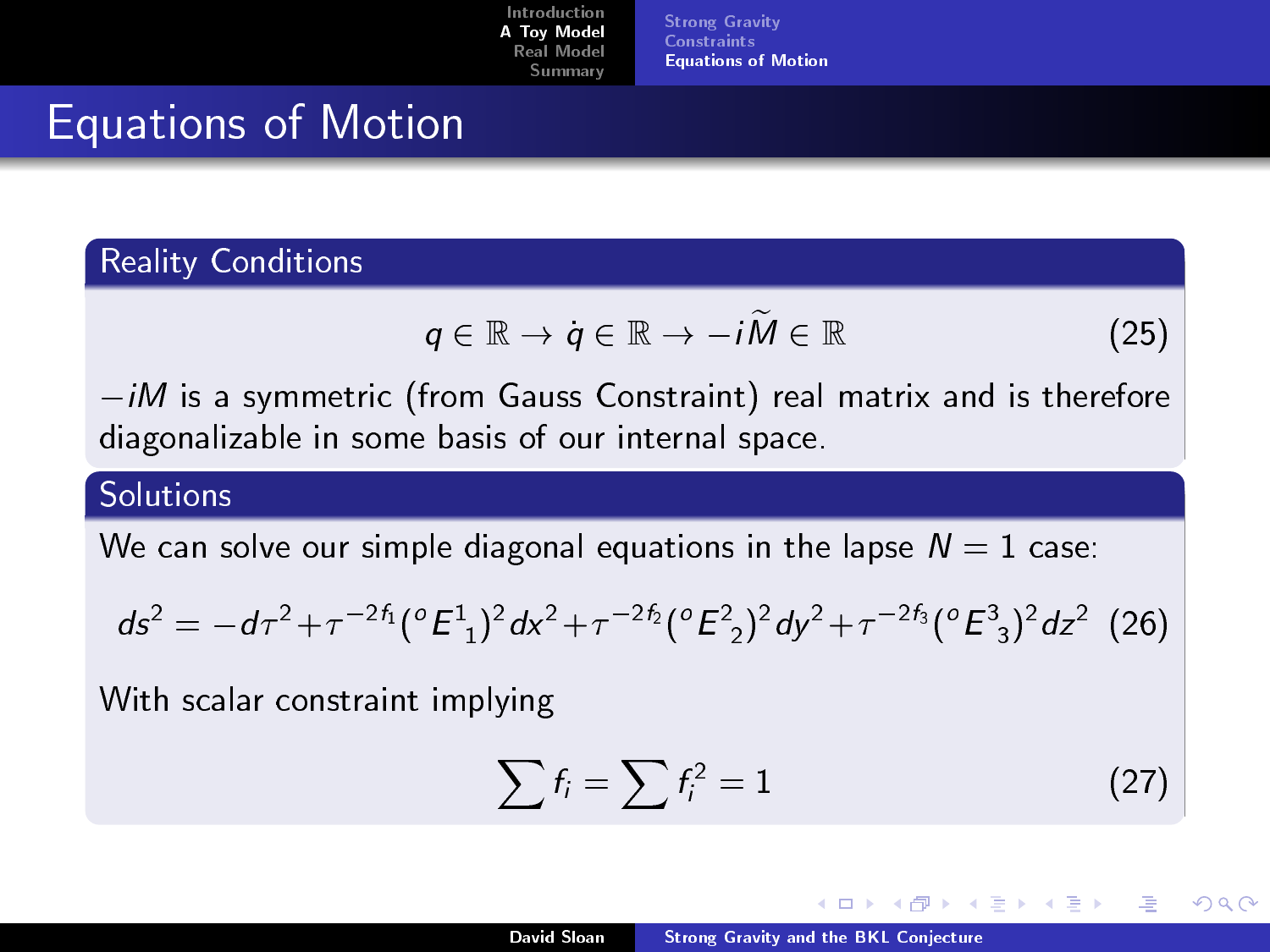| Introduction | <b>New Calculus</b> |
|--------------|---------------------|
| A Toy Model  | Example             |
| Real Model   | <b>Full Theory</b>  |
| Summary      | The BKL Reduction   |

# A New Calculus

### The BKL Limit

We will examine the following scenario:

- $\widetilde{E}_{i}^{\mathfrak{g}}\partial_{\mathfrak{g}}\mathsf{X}\to 0$  where  $\sqrt{Det(q)}\,T$  has limit  $\forall\,T\in\mathsf{X}$
- $A^i_a, \widetilde{E}^a_i \in \mathsf{X}$
- $\bullet$   $Det(q) \rightarrow 0$
- Unreasonable Assumption:  $\Gamma_a^i = 0$

### Why Use This Model?

- Similar to "almost FL" models of Uggla, Elst et al.
- Numerical evidence from Garfinkle
- Gowdy model:  $\partial_a X$  suppressed
- Allows for  $\frac{\partial_{a} f}{f}$  bounded.
- From Kasner model we see  $\widetilde{E}_{i}^{s},$   $M_{i}^{j}$  have this behaviour.

<span id="page-11-0"></span>つひへ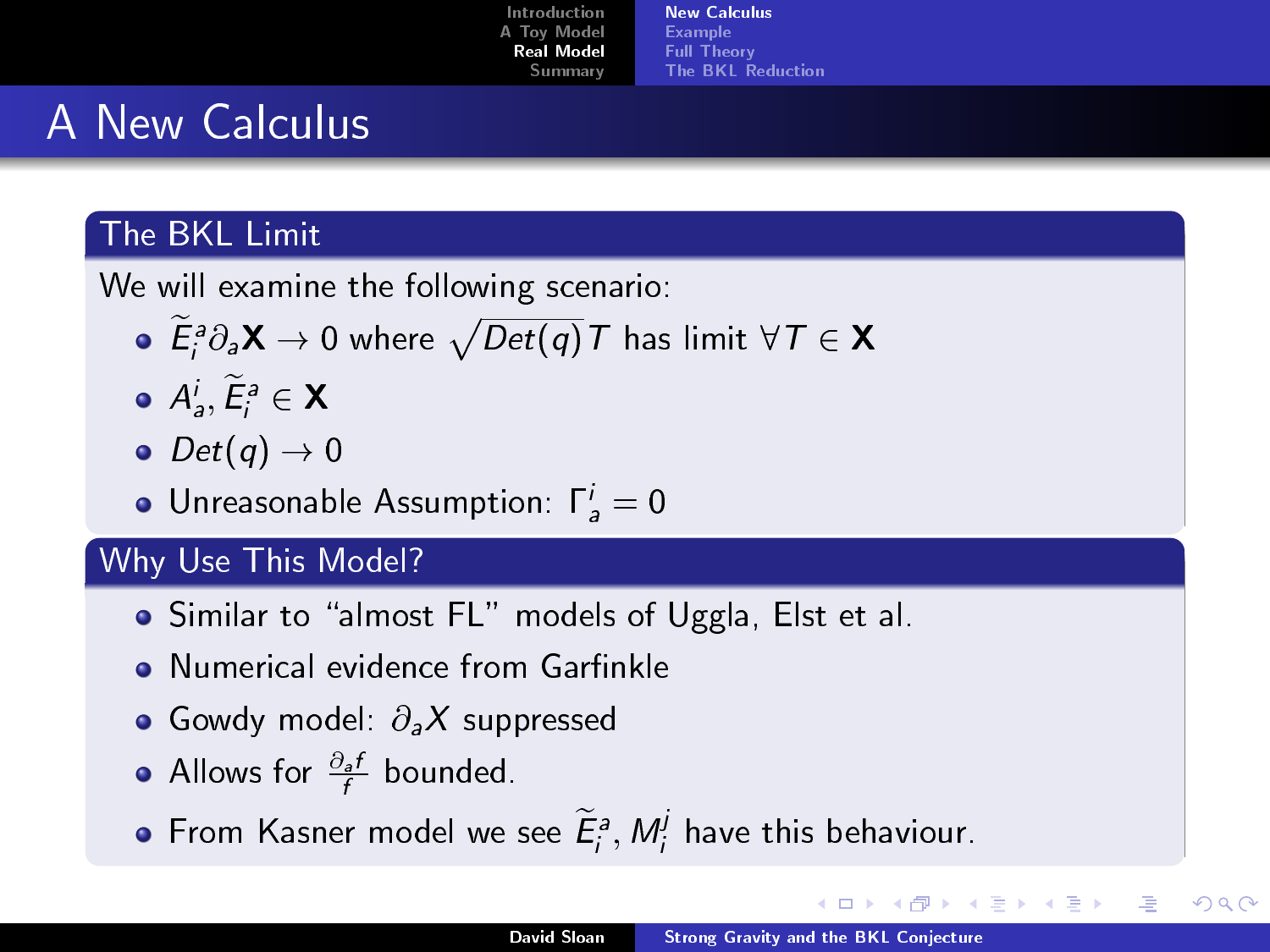| Introduction      | New Calculus             |
|-------------------|--------------------------|
| A Toy Model       | <b>Example</b>           |
| <b>Real Model</b> | <b>Full Theory</b>       |
| Summary           | <b>The BKL Reduction</b> |

## An Example

### A non-singular example

Consider Minkowski space in coordinates adapted to a hyperboloid:

$$
ds2 = -d\rho2 + \rho2[d\chi2 + cosh2(\chi)(d\theta2 + cos2(\theta)d\phi2)]
$$
 (28)

Here we see  $\rho \to 0$  as taking  $Det(q) \to 0$ 



<span id="page-12-0"></span> $2Q$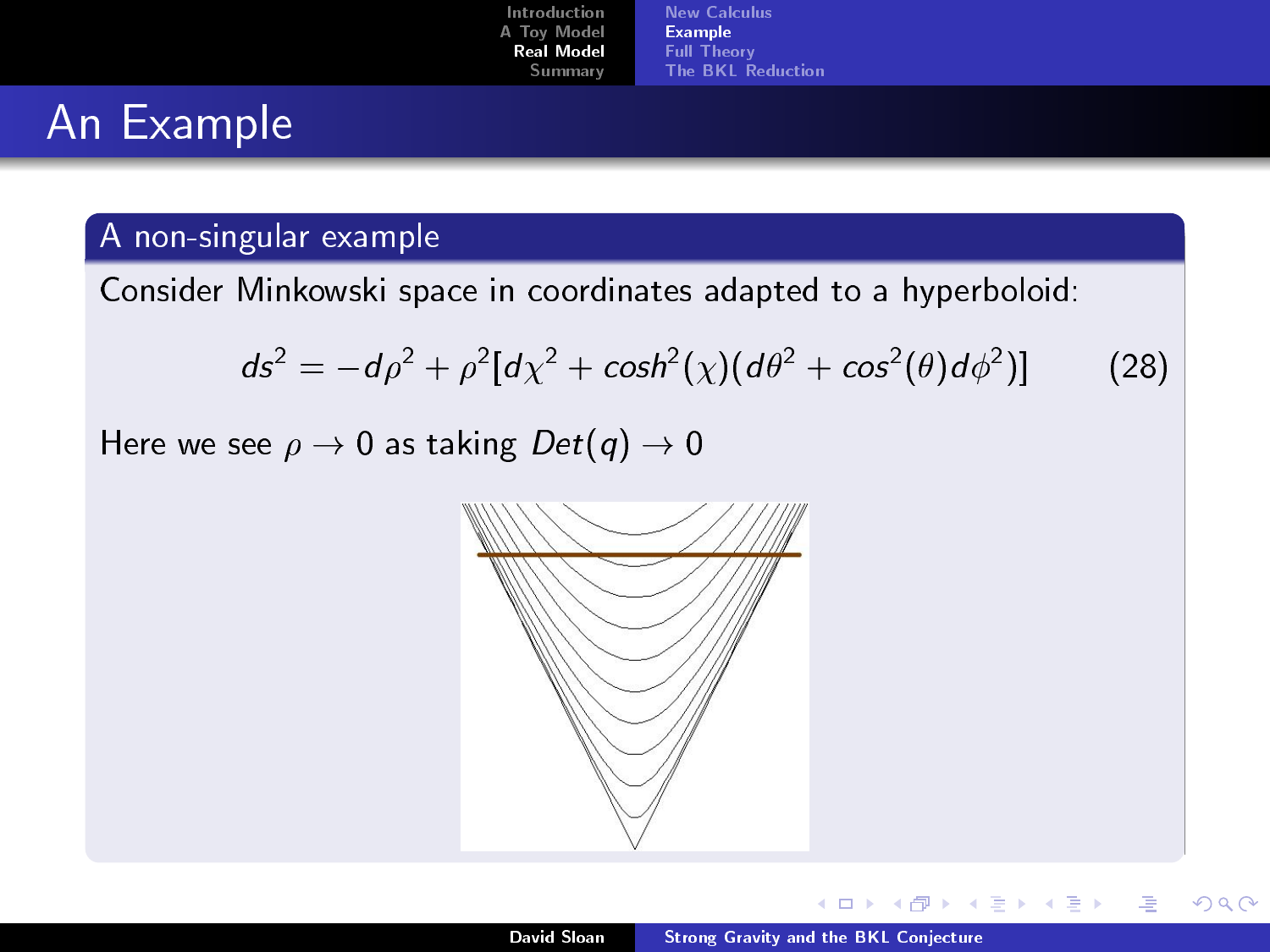| Introduction | New Calculus       |
|--------------|--------------------|
| A Toy Model  | <b>Example</b>     |
| Real Model   | <b>Full Theory</b> |
| Summary      | The BKL Reduction  |

### Non-Reduced Constraints and Equations of Motion

### **Constraints**

- **•** Full constraints the same as in the toy model
- Multiple of the Gauss constraint added to Hamiltonian keeps evolution real:

$$
H = \int d^3x \left[ \frac{1}{2} \underline{\mathcal{N}} \widetilde{S} - i \mathcal{N}^a V_a + (\widetilde{E}^{ai} D_a \underline{\mathcal{N}}) G_i \right]
$$
(29)

Equations of Motion

$$
\widetilde{\overline{E}}_i^b = -i\underline{\mathcal{N}}\widetilde{E}_j^a D_a \widetilde{E}_k^b \varepsilon_i^k \qquad (30)
$$

$$
\widetilde{M}_{i}^{j} = 2i\underline{\mathcal{N}}\widetilde{E}_{i}^{b}\widetilde{E}_{k}^{a}\partial_{[a}A_{b]l}\epsilon^{jkl} - i\underline{\mathcal{N}}\widetilde{E}_{k}^{a}\partial_{a}\widetilde{E}_{l}^{b}\epsilon_{i}^{kl}A_{b}^{j}
$$
\n(31)\n  
\n $i\widetilde{E}^{b}\partial_{i}(D_{i}M\widetilde{E}^{a}j) - i\widetilde{E}^{b}j_{i}A^{k}D_{i}M\widetilde{E}^{a}j$ \n(32)

$$
-i\widetilde{E}_{i}^{b}\partial_{b}(D_{a}\underline{N}\widetilde{E}^{aj})-i\widetilde{E}_{i}^{b}\epsilon_{kl}^{j}A_{b}^{k}D_{a}\underline{N}\widetilde{E}^{al}
$$
\n
$$
+i\underline{N}\widetilde{M}^{kj}\widetilde{M}_{[ik]}
$$
\n(33)

 $\leftarrow$ 

遥

<span id="page-13-0"></span>つくい

モミト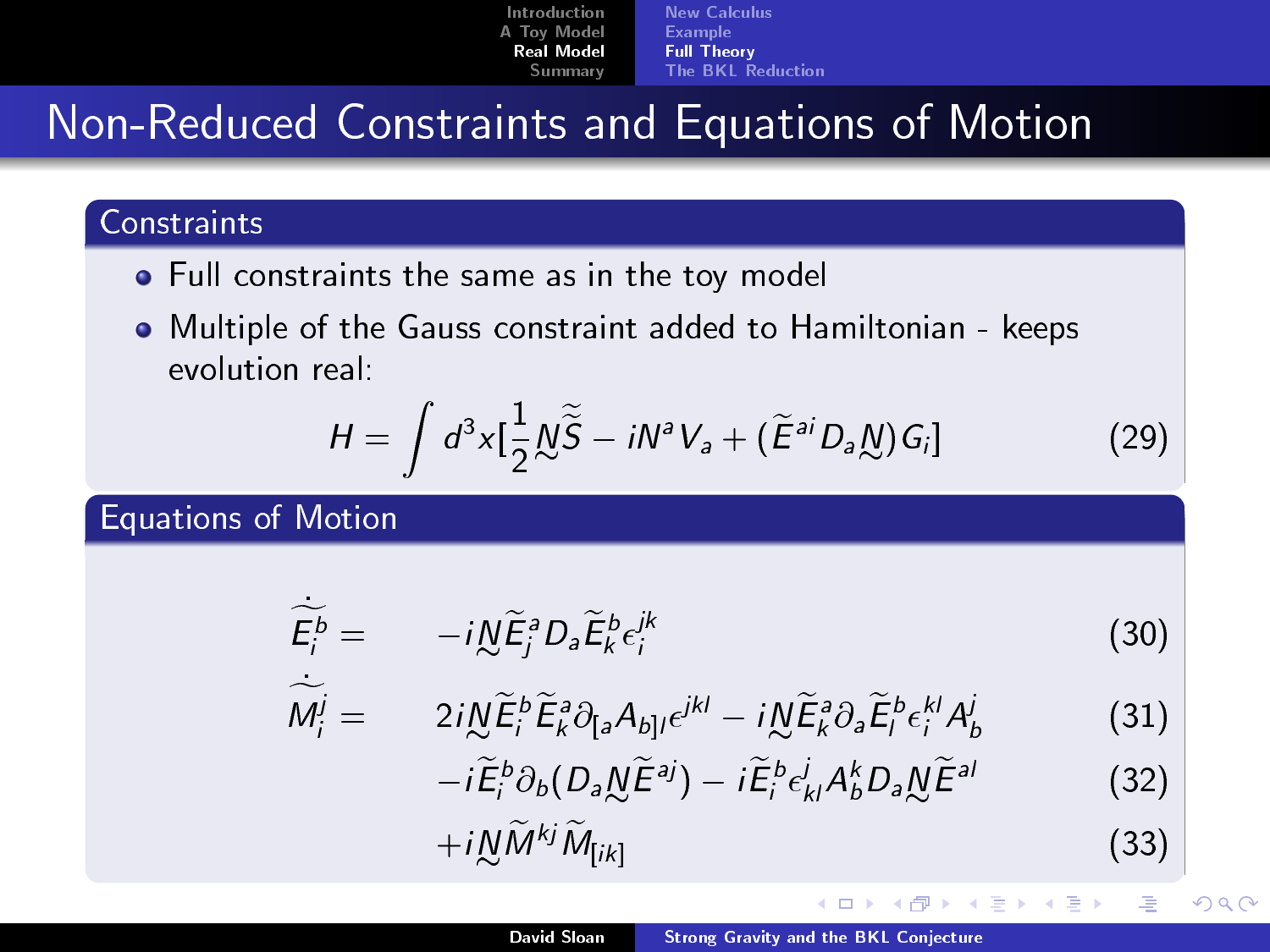| Introduction      | New Calculus             |
|-------------------|--------------------------|
| A Toy Model       | <b>Example</b>           |
| <b>Real Model</b> | <b>Full Theory</b>       |
| Summary           | <b>The BKL Reduction</b> |

### Reduced Equations of Motion

#### Equations of Motion

|  |  | $G_i$ = $Re[i\epsilon_{ijk}M^{jk}]$ | (34) |
|--|--|-------------------------------------|------|
|--|--|-------------------------------------|------|

$$
\tilde{E}^{a}{}_{i} = -i \mathcal{N} (\tilde{M}{}_{k}{}^{k} \delta_{i}{}^{j} - \tilde{M}{}_{i}{}^{j}) \tilde{E}^{a}_{j}
$$
 (35)

$$
\widetilde{M}_i^j = 0 \tag{36}
$$

#### Commutativity of BKL Reduction and Equations of Motion



- 4 周 8 34 周 8

<span id="page-14-0"></span> $2Q$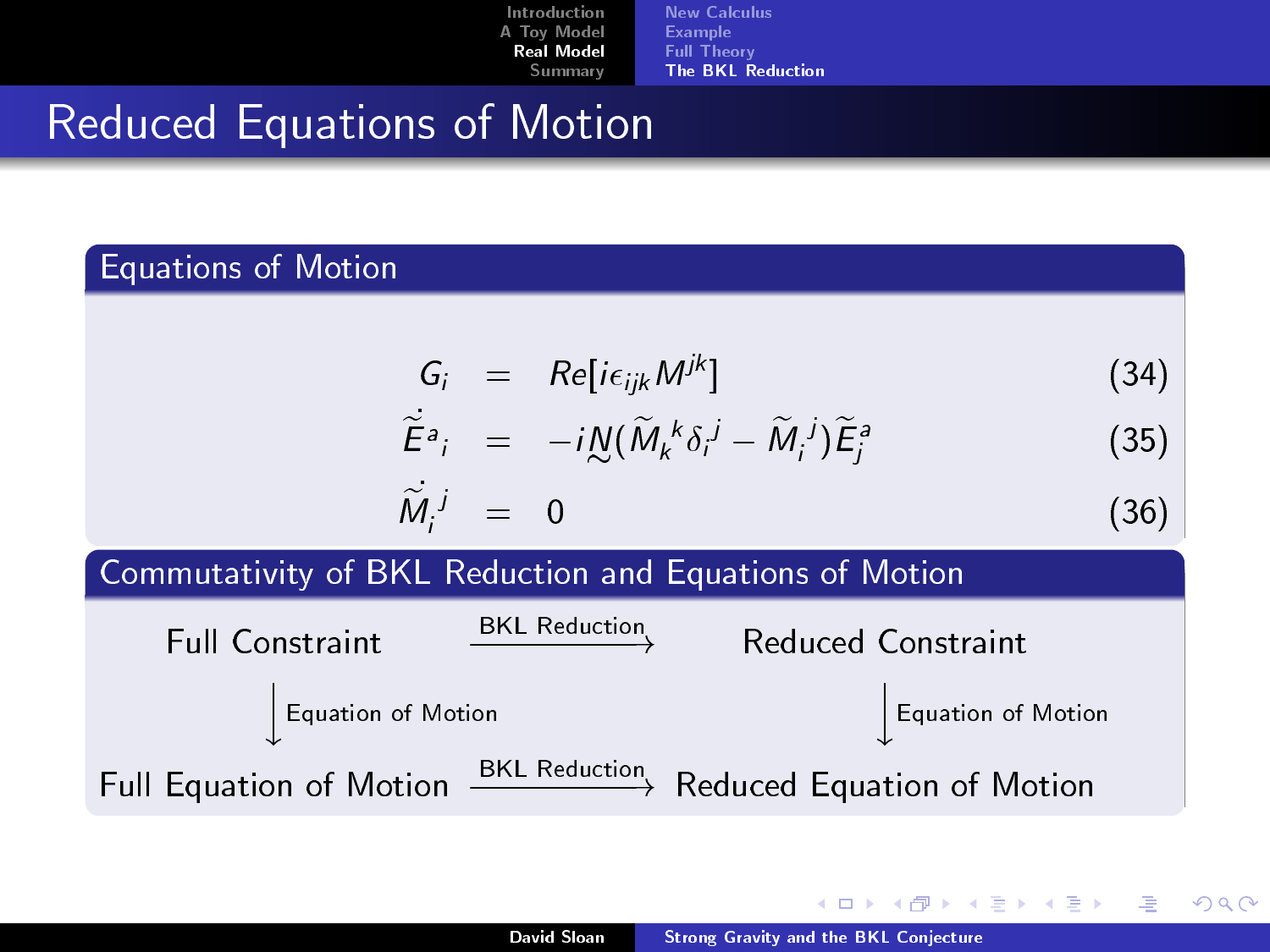| Introduction      | New Calculus             |
|-------------------|--------------------------|
| A Toy Model       | <b>Example</b>           |
| <b>Real Model</b> | <b>Full Theory</b>       |
| <b>Summary</b>    | <b>The BKL Reduction</b> |

### Reintroducing Spatial Curvature

### Relaxing  $\Gamma = 0$

- $\bullet$  We can relax our  $\Gamma = 0$  condition
- $\bullet$  iM is no longer a symmetric matrix

$$
\bullet \ \widetilde{M_i^j} = i \underset{k}{\mathcal{N}} \widetilde{M}^{kj} \widetilde{M}_{[ik]}
$$

- **•** General analytic solutions not found
- 'Bounces' appear in numerical simulation
- **•** Perturbations to symmetric matrix grow

 $\Omega$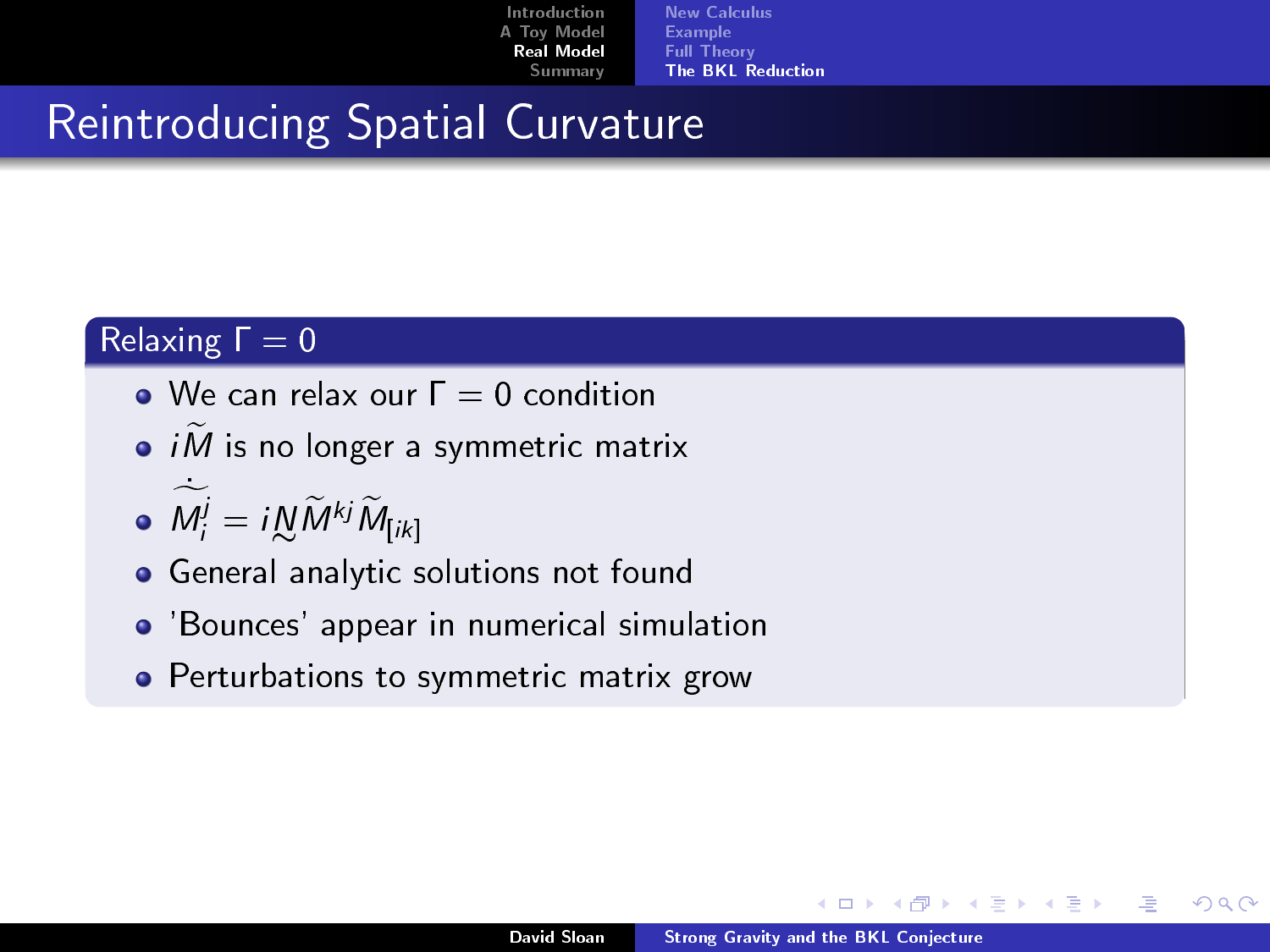[Conclusion](#page-16-0) [References](#page-17-0)

# **Conclusions**

#### **Results**

- BKL Conjecture can be applied in Ashtekar Variables
- Resulting spacetime has Kasner singularity in 'worst case'
- **•** Corresponds to known numerical results

### Open Issues

- Work done in self-dual variables changes in real variables?
- Spatial curvature is non-zero in general for bounce behaviour
- Need to add matter

<span id="page-16-0"></span>つひへ